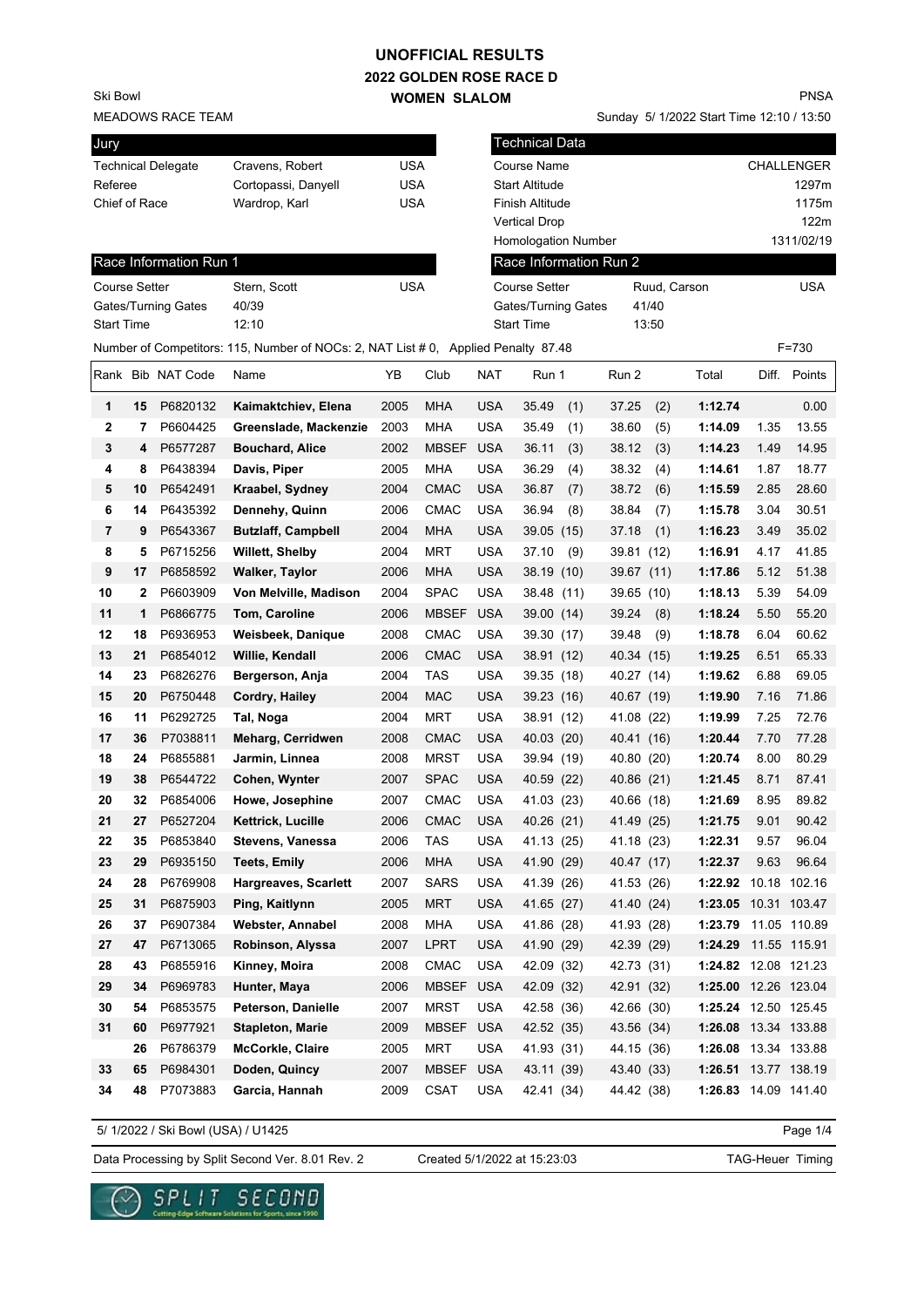## **2022 GOLDEN ROSE RACE D WOMEN SLALOM UNOFFICIAL RESULTS**

MEADOWS RACE TEAM Ski Bowl

Sunday 5/ 1/2022 Start Time 12:10 / 13:50

PNSA

|    |     | Rank Bib NAT Code | Name                        | YB   | Club             | NAT        | Run 1      | Run 2      | Total                | Diff. | Points       |
|----|-----|-------------------|-----------------------------|------|------------------|------------|------------|------------|----------------------|-------|--------------|
| 35 | 50  | P6998147          | Grantor, Malia              | 2006 | <b>MRST</b>      | <b>USA</b> | 43.90 (44) | 43.96 (35) | 1:27.86 15.12 151.74 |       |              |
|    | 41  | P6784749          | Bogatin, Payton             | 2004 | MAC              | <b>USA</b> | 42.80 (37) | 45.06 (40) | 1:27.86 15.12 151.74 |       |              |
| 37 | 63  | P6852846          | Szabadi, Zia                | 2007 | <b>SPAC</b>      | USA        | 44.39 (47) | 44.27 (37) | 1:28.66 15.92 159.77 |       |              |
| 38 | 44  | P6827523          | <b>Barnett, Hannah</b>      | 2005 | <b>MRST</b>      | USA        | 44.18 (45) | 45.13 (41) | 1:29.31              |       | 16.57 166.29 |
| 39 | 68  | P6766742          | Rizvi, Maya                 | 2009 | <b>SARS</b>      | <b>USA</b> | 44.82 (49) | 44.77 (39) | 1:29.59              |       | 16.85 169.10 |
| 40 | 53  | P6789244          | Zarosinski, Lux             | 2005 | MRT              | <b>USA</b> | 44.23 (46) | 45.74 (42) | 1:29.97 17.23 172.92 |       |              |
| 41 | 72  | P6937183          | Hatfield, Sara              | 2008 | <b>WPSC</b>      | USA        | 44.91 (50) | 45.76 (43) | 1:30.67 17.93 179.94 |       |              |
| 42 | 69  | P6655834          | Morell, Camylla             | 2007 | <b>BART</b>      | USA        | 43.75 (43) | 47.34 (54) | 1:31.09              |       | 18.35 184.16 |
| 43 | 85  | P6959145          | Knight, Wren                | 2008 | <b>SPAC</b>      | <b>USA</b> | 45.26 (52) | 46.06 (44) | 1:31.32 18.58 186.46 |       |              |
| 44 | 62  | P6949541          | Glaser, Ava                 | 2007 | <b>MBSEF</b>     | <b>USA</b> | 44.64 (48) | 46.81 (47) | 1:31.45 18.71 187.77 |       |              |
| 45 | 81  | P7015391          | DeGennaro, Perri            | 2009 | MRT              | <b>USA</b> | 45.68 (57) | 46.22 (45) | 1:31.90 19.16 192.28 |       |              |
| 46 | 95  | P6782394          | Hopkins, Zophie             | 2009 | <b>WPSC</b>      | <b>USA</b> | 45.61 (56) | 46.42 (46) | 1:32.03 19.29 193.59 |       |              |
| 47 | 83  | P6985182          | Mortensen, Zoe              | 2007 | <b>MRT</b>       | USA        | 45.27 (53) | 47.08 (50) | 1:32.35 19.61 196.80 |       |              |
| 48 | 51  | P6436794          | Gardella, Allison           | 2006 | <b>MSSRT USA</b> |            | 45.73 (58) | 46.84 (48) | 1:32.57 19.83 199.01 |       |              |
| 49 | 76  | P6791725          | Petersen, Ailie             | 2008 | <b>SARS</b>      | <b>USA</b> | 44.96 (51) | 47.66 (57) | 1:32.62 19.88 199.51 |       |              |
| 50 | 70  | P6687644          | Gamroth, Jordan             | 2009 | <b>WPSC</b>      | <b>USA</b> | 45.28 (54) | 47.59 (56) | 1:32.87 20.13 202.02 |       |              |
| 51 | 64  | P6712416          | Anderson, Aubrey            | 2009 | MSSRT            | <b>USA</b> | 45.91 (59) | 47.33 (53) | 1:33.24 20.50 205.73 |       |              |
| 52 | 52  | P6935683          | Bigham, Isla                | 2008 | <b>CMAC</b>      | <b>USA</b> | 46.22 (61) | 47.11 (52) | 1:33.33 20.59 206.64 |       |              |
| 53 | 46  | P6607483          | Walker, Mckenzie            | 2004 | <b>MAC</b>       | <b>USA</b> | 46.27 (62) | 47.09 (51) | 1:33.36 20.62 206.94 |       |              |
| 54 | 73  | P6837367          | Stiller, Hannah             | 2007 | <b>SARS</b>      | <b>USA</b> | 45.50 (55) | 48.30 (60) | 1:33.80 21.06 211.35 |       |              |
| 55 | 49  | P6806166          | Cohen, Willow               | 2009 | MHA              | <b>USA</b> | 43.11 (39) | 51.81 (82) | 1:34.92 22.18 222.59 |       |              |
| 56 | 78  | P7075898          | Danner, Lindsey             | 2008 | <b>MHA</b>       | <b>USA</b> | 48.15 (69) | 46.91 (49) | 1:35.06 22.32 224.00 |       |              |
| 57 | 86  | P6687578          | Lofgren, Linnea             | 2008 | <b>WPSC</b>      | <b>USA</b> | 46.20 (60) | 48.89 (62) | 1:35.09 22.35 224.30 |       |              |
| 58 | 125 | P6770701          | Metts, Zaria                | 2009 | <b>SARS</b>      | <b>USA</b> | 47.94 (67) | 48.01 (59) | 1:35.95 23.21 232.93 |       |              |
| 59 | 112 | P7016324          | Atkin, Bailey               | 2008 | <b>MBSEF</b>     | <b>USA</b> | 47.89 (66) | 48.51 (61) | 1:36.40 23.66 237.45 |       |              |
| 60 | 71  | P7071211          | <b>Brumder, Solari</b>      | 2009 | <b>MBSEF</b>     | USA        | 47.44 (64) | 49.21 (64) | 1:36.65 23.91 239.95 |       |              |
| 61 | 74  | P6842571          | <b>McGinnis, Sophia</b>     | 2005 | <b>MRT</b>       | <b>USA</b> | 47.18 (63) | 49.57 (69) | 1:36.75 24.01 240.96 |       |              |
| 62 | 77  | P6804735          | Lynaugh, Teagan             | 2008 | <b>CSAT</b>      | <b>USA</b> | 48.14 (68) | 49.21 (64) | 1:37.35 24.61 246.98 |       |              |
| 63 | 101 | P7051019          | Lewis, Keira                | 2008 | <b>MRT</b>       | <b>USA</b> | 48.24 (70) | 49.43 (67) | 1:37.67 24.93 250.19 |       |              |
| 64 | 80  | P6955948          | Stromberg, Morgan Fait 2008 |      | TAS              | <b>USA</b> | 48.78 (75) | 48.91 (63) | 1:37.69 24.95 250.39 |       |              |
| 65 | 89  | P6880009          | DiBlasi, Sophia             | 2006 | <b>SPAC</b>      | <b>USA</b> | 48.45 (71) | 49.52 (68) | 1:37.97 25.23 253.20 |       |              |
| 66 | 75  | P6546287          | Miller, Paige               | 2006 | <b>TAS</b>       | <b>USA</b> | 48.59 (72) | 50.12 (71) | 1:38.71 25.97 260.63 |       |              |
| 67 | 104 | P6956924          | Cummings, Maya              | 2009 | <b>MRT</b>       | <b>USA</b> | 48.65 (73) | 50.13 (72) | 1:38.78 26.04 261.33 |       |              |
| 68 | 42  | P6766577          | Neal, Madalyn               | 2008 | <b>CMAC</b>      | <b>USA</b> | 43.64 (42) | 55.20 (92) | 1:38.84 26.10 261.93 |       |              |
| 69 | 90  | P7079499          | Ping, Elissa                | 2007 | <b>MRT</b>       | <b>USA</b> | 49.45 (80) | 49.61 (70) | 1:39.06 26.32 264.14 |       |              |
| 70 | 93  | P7014518          | Darling, Piper              | 2009 | MRT              | <b>USA</b> | 49.88 (84) | 49.31 (66) | 1:39.19 26.45 265.45 |       |              |
| 71 | 103 | P7099107          | Schaible, Sedona            | 2009 | <b>MBSEF</b>     | <b>USA</b> | 48.86 (76) | 50.69 (75) | 1:39.55 26.81 269.06 |       |              |
| 72 | 117 | P6718472          | Becker, Renate              | 2007 | <b>MHA</b>       | USA        | 48.95 (77) | 50.65 (74) | 1:39.60 26.86 269.56 |       |              |
| 73 | 91  | P7132024          | Freda, Paloma               | 2007 | <b>CMAC</b>      | <b>USA</b> | 49.48 (82) | 50.17 (73) | 1:39.65 26.91 270.06 |       |              |
| 74 | 107 | P6937212          | Szabadi, Sierra             | 2009 | <b>SPAC</b>      | <b>USA</b> | 48.67 (74) | 51.08 (78) | 1:39.75 27.01 271.07 |       |              |
| 75 | 98  | P6956398          | Schauermann, Hattie         | 2008 | <b>MRT</b>       | <b>USA</b> | 49.17 (78) | 50.99 (77) | 1:40.16 27.42 275.18 |       |              |
| 76 | 92  | P6546071          | Anderson, Callie Jo         | 2003 | <b>WPSC</b>      | <b>USA</b> | 49.36 (79) | 51.12 (80) | 1:40.48 27.74 278.39 |       |              |
| 77 | 109 | P7016852          | Forbes, Lauren              | 2009 | <b>SPAC</b>      | <b>USA</b> | 49.85 (83) | 50.87 (76) | 1:40.72 27.98 280.80 |       |              |
| 78 | 94  | P6655842          | Morell, Gemma               | 2009 | <b>BART</b>      | <b>USA</b> | 50.13 (86) | 51.15 (81) | 1:41.28 28.54 286.42 |       |              |
| 79 | 100 | P6929445          | Bakker, Camden              | 2009 | <b>MRST</b>      | <b>USA</b> | 50.18 (87) | 51.84 (83) | 1:42.02 29.28 293.85 |       |              |

5/ 1/2022 / Ski Bowl (USA) / U1425

Page 2/4

Data Processing by Split Second Ver. 8.01 Rev. 2 Created 5/1/2022 at 15:23:03 TAG-Heuer Timing

SPLIT SECOND

re Solutions for Sports, since 1990

Created 5/1/2022 at 15:23:03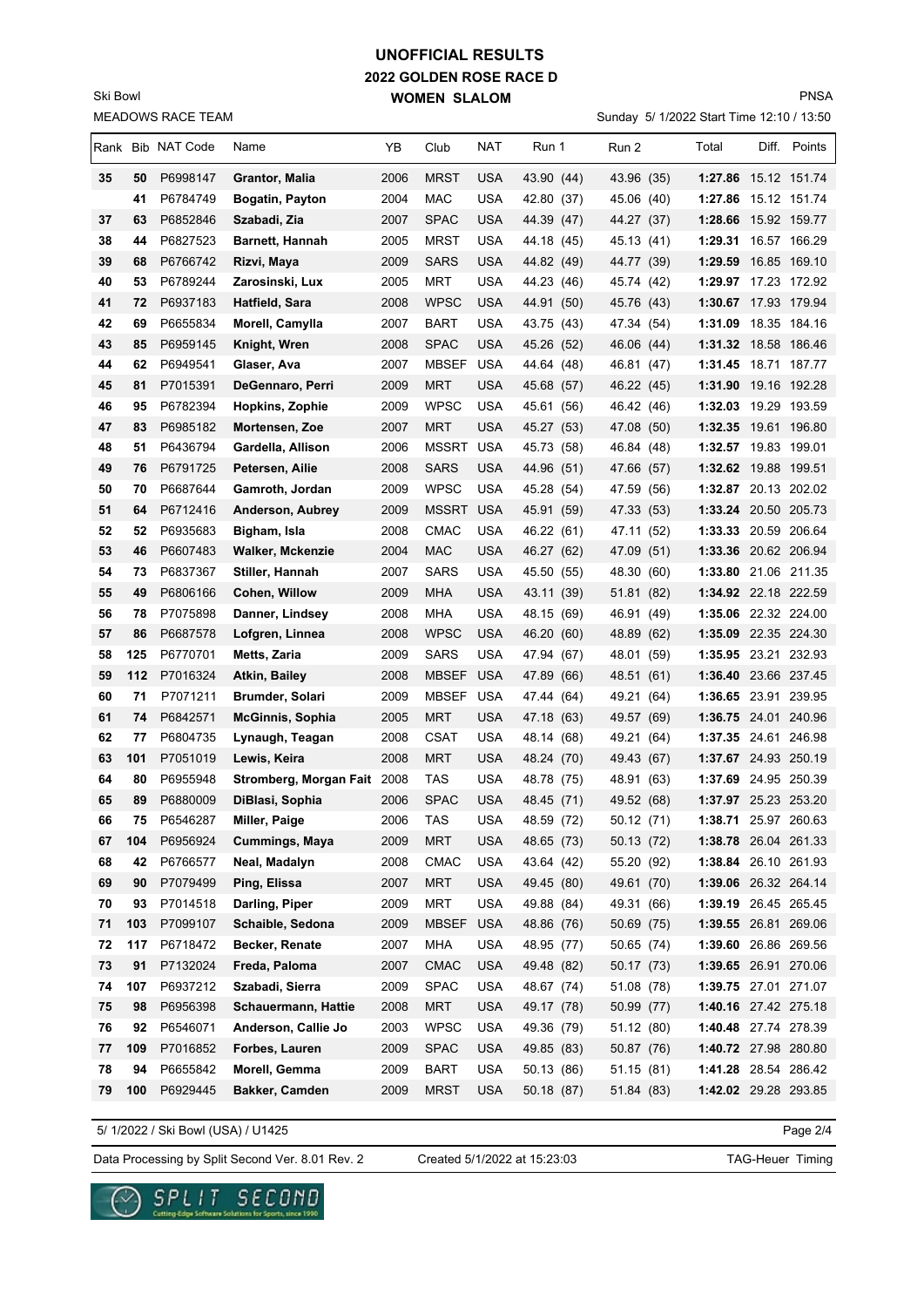### **2022 GOLDEN ROSE RACE D WOMEN SLALOM UNOFFICIAL RESULTS**

MEADOWS RACE TEAM Ski Bowl

#### PNSA

Sunday 5/ 1/2022 Start Time 12:10 / 13:50

| <b>USA</b><br>55.88(100)<br>P6955386<br>2006<br><b>TAS</b><br>1:43.29<br>30.55 306.59<br>80<br>56<br>Tomlisson, Sophia<br>47.41 (55)<br>P6636109<br><b>SARS</b><br><b>USA</b><br>50.01 (85)<br>53.62 (87)<br>1:43.63<br>30.89 310.00<br>81<br>99<br><b>McFerrin, Sydney</b><br>2008<br>P6770041<br><b>MSSRT</b><br>51.20 (89)<br>52.85 (84)<br>1:44.05<br>31.31 314.22<br>82<br>105<br><b>Islam-Zwart, Amira</b><br>2008<br><b>USA</b><br>P7175383<br>53.49 (94)<br>1:44.59 31.85 319.64<br>83<br>119<br>Molloy, Eva<br>2006<br>51.10 (79)<br><b>USA</b><br>P6604441<br>51.60 (90)<br>53.57 (85)<br>84<br>Miller, Ellie<br>2008<br><b>TAS</b><br>1:45.17 32.43 325.46<br>88<br>P6859560<br>1:46.35 33.61 337.30<br>106<br><b>Barnett, Zoe</b><br>2009<br><b>MRST</b><br><b>USA</b><br>52.74 (93)<br>53.61 (86)<br>85<br>P6424364<br>35.09 352.15<br>108<br>Lewis, Georgia<br><b>MSSRT</b><br><b>USA</b><br>53.91 (96)<br>53.92 (88)<br>1:47.83<br>86<br>2006<br>P6851453<br><b>WPSC</b><br><b>USA</b><br>1:48.29<br>35.55 356.77<br>87<br>111<br><b>Snyder, Clairese</b><br>2007<br>53.50 (95)<br>54.79 (90) | Points | Diff. | Total   | Run 2       | Run 1      | <b>NAT</b> | Club         | YB   | Name           | <b>IRank Bib NAT Code</b> |    |    |
|--------------------------------------------------------------------------------------------------------------------------------------------------------------------------------------------------------------------------------------------------------------------------------------------------------------------------------------------------------------------------------------------------------------------------------------------------------------------------------------------------------------------------------------------------------------------------------------------------------------------------------------------------------------------------------------------------------------------------------------------------------------------------------------------------------------------------------------------------------------------------------------------------------------------------------------------------------------------------------------------------------------------------------------------------------------------------------------------------------------|--------|-------|---------|-------------|------------|------------|--------------|------|----------------|---------------------------|----|----|
|                                                                                                                                                                                                                                                                                                                                                                                                                                                                                                                                                                                                                                                                                                                                                                                                                                                                                                                                                                                                                                                                                                              |        |       |         |             |            |            |              |      |                |                           |    |    |
|                                                                                                                                                                                                                                                                                                                                                                                                                                                                                                                                                                                                                                                                                                                                                                                                                                                                                                                                                                                                                                                                                                              |        |       |         |             |            |            |              |      |                |                           |    |    |
|                                                                                                                                                                                                                                                                                                                                                                                                                                                                                                                                                                                                                                                                                                                                                                                                                                                                                                                                                                                                                                                                                                              |        |       |         |             |            |            |              |      |                |                           |    |    |
|                                                                                                                                                                                                                                                                                                                                                                                                                                                                                                                                                                                                                                                                                                                                                                                                                                                                                                                                                                                                                                                                                                              |        |       |         |             |            |            |              |      |                |                           |    |    |
|                                                                                                                                                                                                                                                                                                                                                                                                                                                                                                                                                                                                                                                                                                                                                                                                                                                                                                                                                                                                                                                                                                              |        |       |         |             |            |            |              |      |                |                           |    |    |
|                                                                                                                                                                                                                                                                                                                                                                                                                                                                                                                                                                                                                                                                                                                                                                                                                                                                                                                                                                                                                                                                                                              |        |       |         |             |            |            |              |      |                |                           |    |    |
|                                                                                                                                                                                                                                                                                                                                                                                                                                                                                                                                                                                                                                                                                                                                                                                                                                                                                                                                                                                                                                                                                                              |        |       |         |             |            |            |              |      |                |                           |    |    |
|                                                                                                                                                                                                                                                                                                                                                                                                                                                                                                                                                                                                                                                                                                                                                                                                                                                                                                                                                                                                                                                                                                              |        |       |         |             |            |            |              |      |                |                           |    |    |
| 35.77 358.98                                                                                                                                                                                                                                                                                                                                                                                                                                                                                                                                                                                                                                                                                                                                                                                                                                                                                                                                                                                                                                                                                                 |        |       | 1:48.51 | 1:05.59(99) | 42.92 (38) | <b>USA</b> | <b>MBSEF</b> | 2007 | Zanger, Mataya | P7106627                  | 57 | 88 |
| P7076473<br>Loy, Vianne<br><b>SPAC</b><br><b>USA</b><br>54.80 (99)<br>53.99 (89)<br>1:48.79<br>36.05 361.79<br>116<br>2005<br>89                                                                                                                                                                                                                                                                                                                                                                                                                                                                                                                                                                                                                                                                                                                                                                                                                                                                                                                                                                             |        |       |         |             |            |            |              |      |                |                           |    |    |
| 115<br>P6941132<br><b>MRT</b><br><b>USA</b><br>53.98 (97)<br>55.44 (93)<br>1:49.42<br>36.68<br>90<br>Conaty, Ada<br>2004                                                                                                                                                                                                                                                                                                                                                                                                                                                                                                                                                                                                                                                                                                                                                                                                                                                                                                                                                                                     | 368.11 |       |         |             |            |            |              |      |                |                           |    |    |
| P6626103<br><b>USA</b><br>54.67 (98)<br>55.16 (91)<br>1:49.83 37.09 372.23<br>102<br>Miller, Kate<br>2004<br><b>TAS</b><br>91                                                                                                                                                                                                                                                                                                                                                                                                                                                                                                                                                                                                                                                                                                                                                                                                                                                                                                                                                                                |        |       |         |             |            |            |              |      |                |                           |    |    |
| P7012559<br><b>USA</b><br>50.41 (88)<br>1:00.17 (96)<br>1:50.58<br>37.84<br>92<br>113<br>2009<br><b>MHA</b><br>Stiles, Eliana                                                                                                                                                                                                                                                                                                                                                                                                                                                                                                                                                                                                                                                                                                                                                                                                                                                                                                                                                                                | 379.75 |       |         |             |            |            |              |      |                |                           |    |    |
| P6991385<br><b>USA</b><br>93<br>Czarnecki, Alexis<br>2006<br><b>SPAC</b><br>49.47 (81)<br>1:02.45(97)<br>1:51.92<br>39.18 393.20<br>97                                                                                                                                                                                                                                                                                                                                                                                                                                                                                                                                                                                                                                                                                                                                                                                                                                                                                                                                                                       |        |       |         |             |            |            |              |      |                |                           |    |    |
| P7080231<br><b>USA</b><br>56.19(101)<br>1:53.26<br>40.52 406.65<br>114<br>Czarnecki, Rebecca<br>2009<br><b>SPAC</b><br>57.07 (94)<br>94                                                                                                                                                                                                                                                                                                                                                                                                                                                                                                                                                                                                                                                                                                                                                                                                                                                                                                                                                                      |        |       |         |             |            |            |              |      |                |                           |    |    |
| 110<br>P7035216<br>Hill, Stella<br><b>SPAC</b><br><b>USA</b><br>1:54.34 41.60 417.49<br>95<br>2005<br>51.81 (91)<br>1:02.53(98)                                                                                                                                                                                                                                                                                                                                                                                                                                                                                                                                                                                                                                                                                                                                                                                                                                                                                                                                                                              |        |       |         |             |            |            |              |      |                |                           |    |    |
| 96<br>P7175441<br>2007<br>1:03.13(102)<br>2:01.95 49.21 493.86<br>118<br>Martin, Issabella<br>58.82 (95)                                                                                                                                                                                                                                                                                                                                                                                                                                                                                                                                                                                                                                                                                                                                                                                                                                                                                                                                                                                                     |        |       |         |             |            |            |              |      |                |                           |    |    |
|                                                                                                                                                                                                                                                                                                                                                                                                                                                                                                                                                                                                                                                                                                                                                                                                                                                                                                                                                                                                                                                                                                              |        |       |         |             |            |            |              |      |                |                           |    |    |
| <b>NOT PERMITTED TO START 1st RUN</b>                                                                                                                                                                                                                                                                                                                                                                                                                                                                                                                                                                                                                                                                                                                                                                                                                                                                                                                                                                                                                                                                        |        |       |         |             |            |            |              |      |                |                           |    |    |

# **87** P7012213 **Peck, Kaitlyn** 2008 MHA USA  **79** P6847768 **De Lint, Kiana** 2007 MBSEF USA  **67** P6855584 **Fretwell, Molly** 2009 MRST USA  **59** P6982186 **Fagan, Abigail** 2007 MBSEF USA  **30** P6886914 **Tracy, Opal** 2006 MBSEF USA  **3** P6706866 **Carson, Sadie** 2005 USA **DID NOT FINISH 1st RUN: 5 competitors 84** P6787749 **Gounaris, Melina** 2006 MRT USA  **66** P7099411 **Brown, Zoe** 2009 MBSEF USA  **58** P6728684 **Mckenna, Rowan** 2008 CSAT USA **19** P6847265 McCourtie, Sasha 2006 MRST USA 41.71 (27) **12** P6473763 **Falter, Sophia** 2007 MSSRT USA 40.15 (13) **DISQUALIFIED 1st RUN: 2 competitors 82** P6795142 **Kownas, Clara** 2007 SPAC USA 47.93 (58) Gate 21  **55** P6685335 **Collins, Libby** 2007 MSSRT USA DNF Gate 9 **NOT PERMITTED TO START 2nd RUN DID NOT START 2nd RUN DID NOT FINISH 2nd RUN: 4 competitors 61** P6926932 **Nicholson, Jenna** 2005 MRT USA 43.14 (41) DNF Page 3/4 Data Processing by Split Second Ver. 8.01 Rev. 2 Created 5/1/2022 at 15:23:03 TAG-Heuer Timing 5/ 1/2022 / Ski Bowl (USA) / U1425 Created 5/1/2022 at 15:23:03



**DID NOT START 1st RUN: 6 competitors**